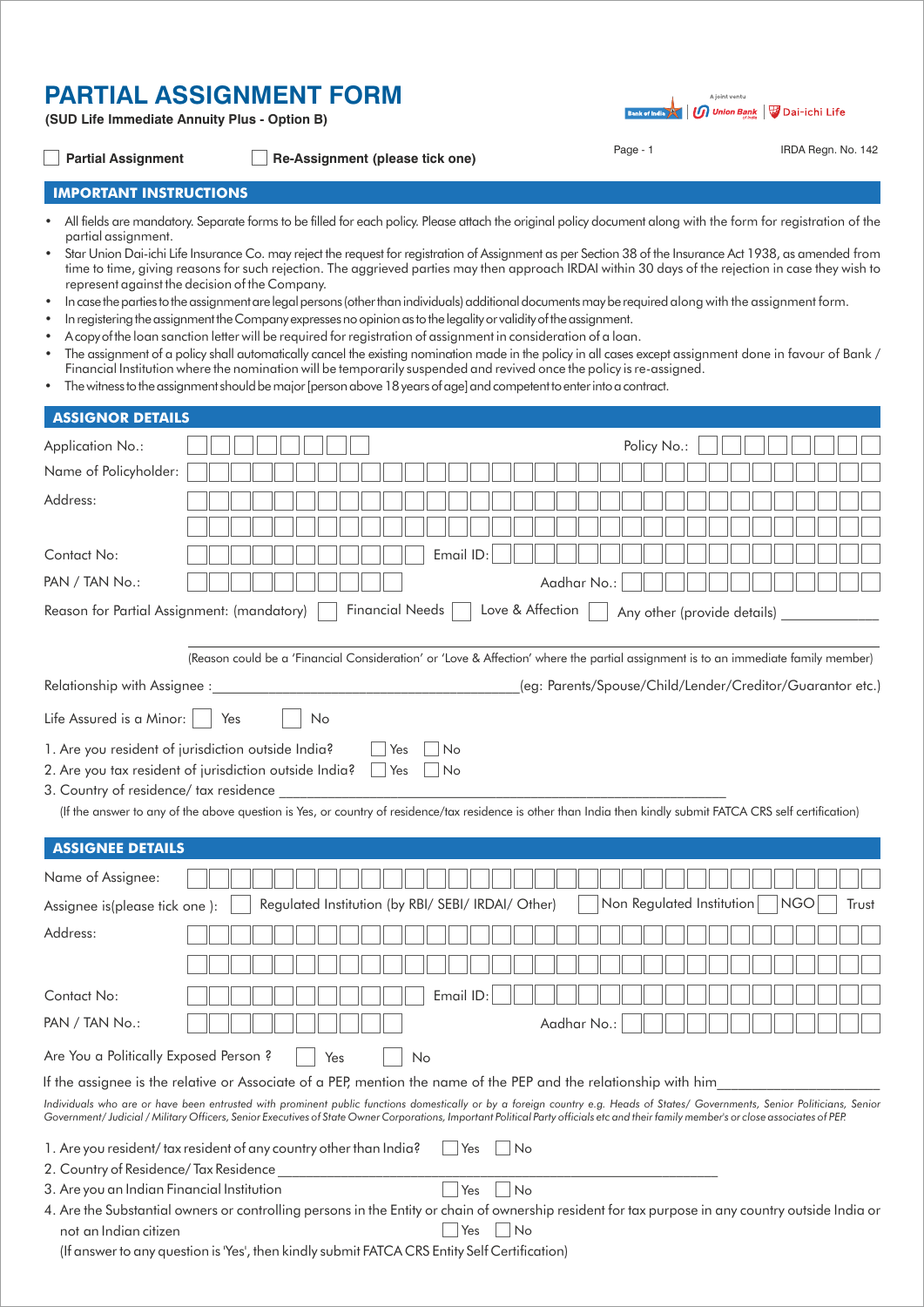## **PARTIAL ASSIGNMENT FORM**

**(SUD Life Immediate Annuity Plus - Option B)**



Page - 2

IRDA Regn. No. 142

**Dai-ichi Life** 

| <b>BANK DETAILS FOR RE-ASSIGNMENT</b> |              |
|---------------------------------------|--------------|
| Policy Holder Name:                   |              |
| <b>Bank Name:</b>                     |              |
| <b>Branch Name:</b>                   |              |
| Bank A/c No.:                         | IFSC code:   |
| <b>MICR Code:</b>                     | Loan A/c No. |
|                                       |              |

## **FATCA/CRS Declaration**

#### I, Mr./Ms./Dr.\_\_\_\_\_\_\_\_\_\_\_\_\_\_\_\_\_\_\_\_\_\_\_\_\_\_\_\_\_\_\_\_\_\_\_\_\_\_\_\_\_\_\_\_\_\_\_\_\_\_\_\_\_\_\_\_\_\_\_\_\_\_\_\_\_\_\_\_\_\_\_\_\_\_\_\_\_\_\_\_\_\_\_\_\_\_\_\_\_\_\_\_\_\_\_\_\_\_\_\_\_\_\_\_\_\_\_\_\_\_\_\_\_\_\_\_\_\_\_\_\_\_\_

Place:

hereby confirm that the information provided above with respect to my residency/ tax residency is true and correct to the best of my knowledge and belief. In case any of the above specified information is found to be false or untrue or misleading or misrepresenting, I am aware that I shall be liable for it. I also confirm that I have read and understood the FATCA & CRS Terms and Conditions and hereby accept the same. I/We further agree to submit a new form within 30 days if any information or certification on this form becomes incorrect or if there is any change/ modification to the information in future and also undertake to provide any other additional information as may be required at your end or by domestic or overseas regulators/ tax authorities. I/ We understand that the Company is not able to offer any tax advice on CRS/FATCA or its impact and I/We shall seek any advice that may be required from an independent professional tax advisor. I/We agree that this information may be shared with domestic regulators/tax authorities, including but not limited to the Financial Intelligence Unit-India (FIU-IND), the tax / revenue authorities in India or outside India wherever it is legally required and other investigation agencies without any obligation of advising me of the same. I authorize to share the given information to other Registered Intermediaries/or any regulated intermediaries registered with SEBI / RBI / IRDA / PFRDA to facilitate single submission / update & for other relevant purposes.

| Date: |  |  |  |  |  |
|-------|--|--|--|--|--|

Signature of the Policyholder

## **Third Party Declaration**

Third Party Declaration to be made if Policyholder has affixed thumb impression OR Policyholder has signed in vernacular language OR Policyholder has not filled the form.

| I Mr./Ms./Dr.                                                                                                                                              |                                                                                                                                                      |
|------------------------------------------------------------------------------------------------------------------------------------------------------------|------------------------------------------------------------------------------------------------------------------------------------------------------|
| <b>Address</b>                                                                                                                                             |                                                                                                                                                      |
| having known the policyholder for a period of $\ \cdot\ $ (month/years); do declare that I have explained the contents of this form to the policyholder in |                                                                                                                                                      |
| his/her states and have truthfully recorded the answers provided by him/her. I further declare that the policyholder has affixed                           |                                                                                                                                                      |
| his/her signature/thumb impression in my presence after understanding the contents.                                                                        |                                                                                                                                                      |
|                                                                                                                                                            |                                                                                                                                                      |
|                                                                                                                                                            |                                                                                                                                                      |
|                                                                                                                                                            |                                                                                                                                                      |
| Date:                                                                                                                                                      | Signature of Declarant                                                                                                                               |
|                                                                                                                                                            |                                                                                                                                                      |
| Place:                                                                                                                                                     | Address                                                                                                                                              |
|                                                                                                                                                            | PAN No.<br>$\mathcal{L}(\mathcal{L}^{\mathcal{L}})$ and $\mathcal{L}^{\mathcal{L}}$ are the set of the set of the set of $\mathcal{L}^{\mathcal{L}}$ |
|                                                                                                                                                            | Aadhar No. -                                                                                                                                         |
|                                                                                                                                                            |                                                                                                                                                      |

| For Office Use Only                         |                                |
|---------------------------------------------|--------------------------------|
| Signature verified:  <br>  YES<br><b>NO</b> |                                |
|                                             | Branch Date/Time Stamp         |
|                                             | (Affix stamp in this box only) |
| Branch staff signature: _                   |                                |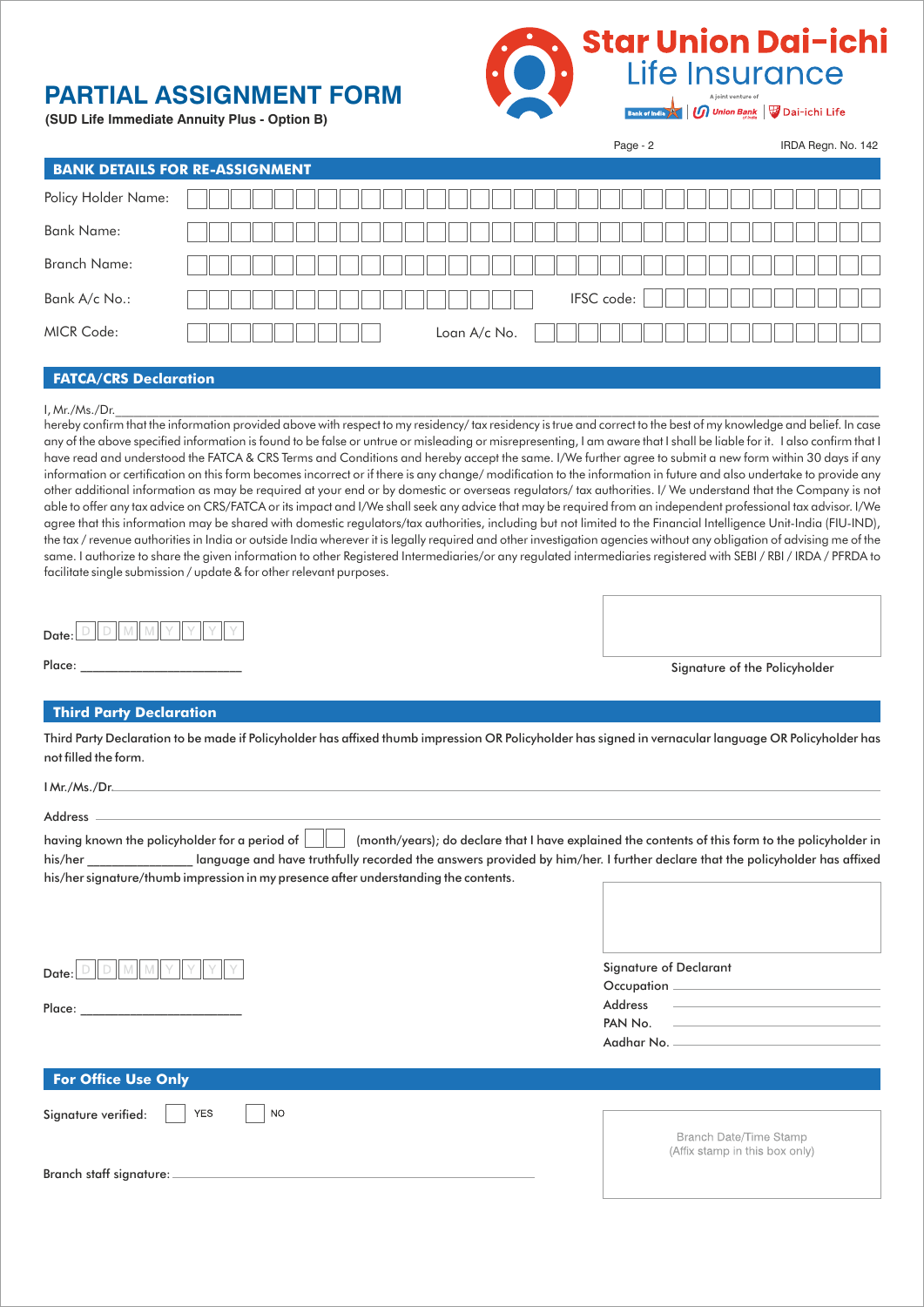## **PARTIAL ASSIGNMENT ENDORSEMENT FORM**



**(SUD Life Immediate Annuity Plus - Option B)**

| <b>Partial Assignment</b><br>Re-Assignment (please tick one)                                                                                          | Page - 3                                    | IRDA Regn. No. 142 |
|-------------------------------------------------------------------------------------------------------------------------------------------------------|---------------------------------------------|--------------------|
|                                                                                                                                                       | holder of SUD Life Policy, hereby partially |                    |
| assign the policy under the provisions of Section 38 of the Insurance Act 1938, as amended from time to time, in favour of:                           |                                             |                    |
| Name of the Assignee:                                                                                                                                 |                                             |                    |
| Address:                                                                                                                                              |                                             |                    |
|                                                                                                                                                       |                                             |                    |
|                                                                                                                                                       |                                             |                    |
|                                                                                                                                                       |                                             |                    |
| The following is the consideration for the assignment (Tick any one)                                                                                  |                                             |                    |
| ⊔                                                                                                                                                     |                                             | received from      |
| Other consideration (Please mention the consideration for the assignment 1000)<br>⊔                                                                   |                                             |                    |
|                                                                                                                                                       |                                             |                    |
| The assignment is partial and is limited to the extent of                                                                                             |                                             |                    |
| The surrender value payable on the surrender of the policy, or<br>1.                                                                                  |                                             |                    |
| The purchase price of the annuity policy payable on death of all the annuitants<br>2.                                                                 |                                             |                    |
| The annuity payments are not assigned and will continue to be paid to the annuitants and the assignee will have no right to claim the annuity amounts |                                             |                    |
| $D    D    M    M    Y    Y$<br>Date:                                                                                                                 | Signature / Stamp of the Assignor           |                    |
| <b>WITNESS DETAILS</b>                                                                                                                                |                                             |                    |
| Full Name of the Witness:                                                                                                                             |                                             |                    |
| Occupation:                                                                                                                                           |                                             |                    |
| Address of the Witness:                                                                                                                               |                                             |                    |
|                                                                                                                                                       |                                             |                    |
| PAN No.:<br>Aadhar No.:                                                                                                                               |                                             |                    |
|                                                                                                                                                       |                                             |                    |
|                                                                                                                                                       | Signature / Stamp of SUD Life               |                    |
|                                                                                                                                                       |                                             |                    |
| Date:                                                                                                                                                 |                                             |                    |

## **Star Union Dai-ichi Life Insurance Company Limited**

Registered Office: 11<sup>th</sup> Floor, Vishwaroop IT Park, Plot No. 34, 35 & 38, Sector 30A of IIP, Vashi, Navi Mumbai - 400 703. Toll Free No.: 1800 266 8833 (9:30 am to 6:30 pm – Mon to Sat) | Tel.: 022-7196 6200 | Fax: 022-7196 2811 Email: customercare@sudlife.in | Website: www.sudlife.in | IRDAI Regn. No. 142 | CIN: U66010MH2007PLC174472 Trademark used under licence from respective owners.

We mean life!